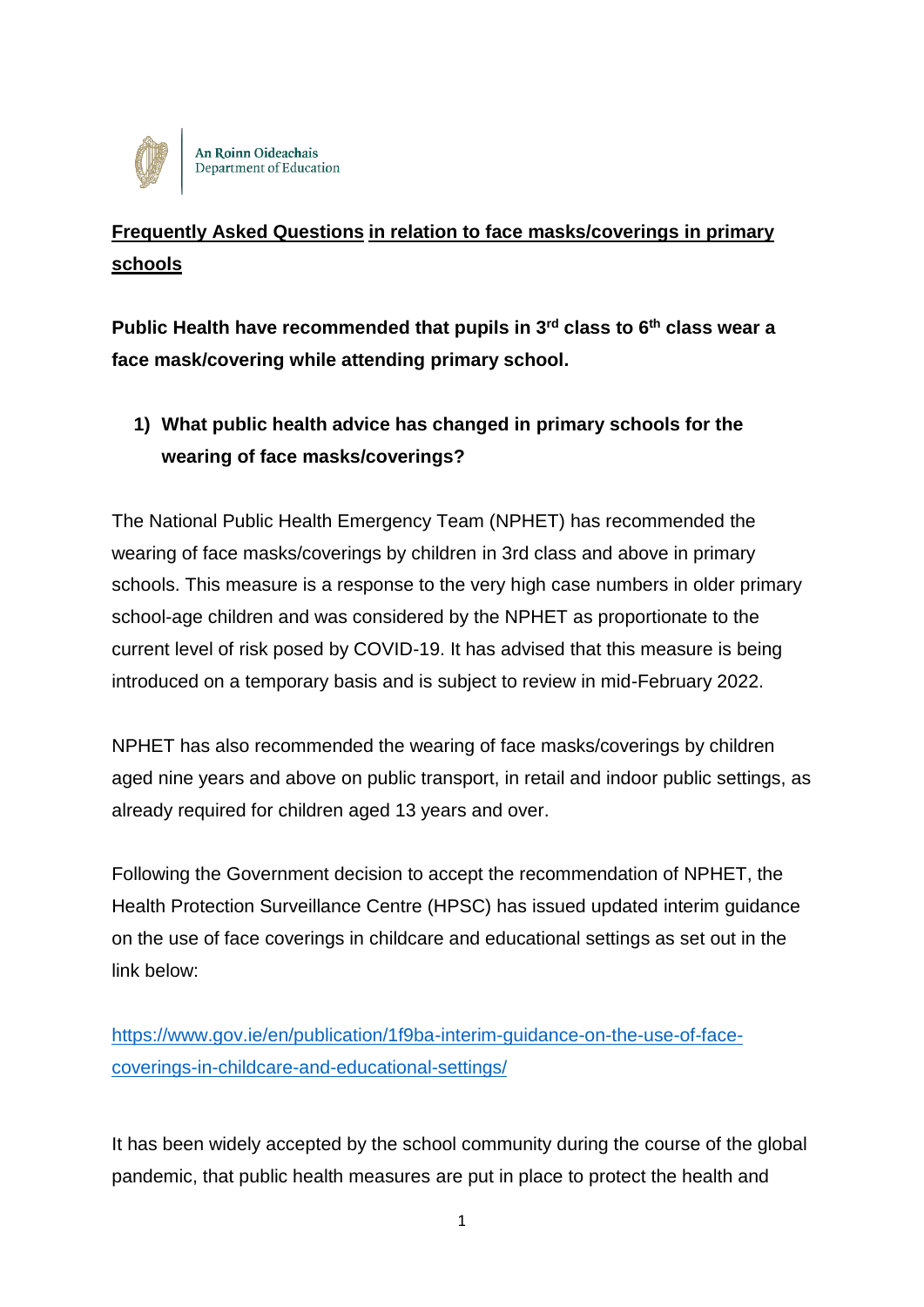safety of the school community as a whole, that they are consistent with national health policy put in place by Government and that they should be followed.

This is a temporary public health measure, in the interest of protecting children and the school staff and the school community. Throughout the pandemic, the education sector has consistently drawn upon public health expertise for the protection of the entire school community.

## **2) What is the procedure where a child presents without a face mask/covering?**

Where issues arise, schools will engage pragmatically and sensitively with parents to explore any particular difficulties arising for an individual child.

It is generally accepted by the school community that rules put in place to protect the health and safety of the school community should be followed. Every effort should be made to clearly communicate the public health reasons behind the wearing of a face mask/covering.

Face masks/coverings protect both the wearer and others around them. Cloth face masks/coverings are more effective than visors. In the limited circumstances where a cloth face mask/covering cannot be worn, clear visors may be considered.

Parents are encouraged to work with schools in a spirit of partnership and co-operation to ensure the safety of the whole school community.

In implementing the public health measure, it is not intended that any child will be excluded by the school in the first instance.

A solution-focused engagement between the school and the child's parents /guardians should take place with a view to resolving issues that may arise.

The Department will engage with schools to offer guidance and support to reassure parents and to help schools resolve any issues. Where significant issues have not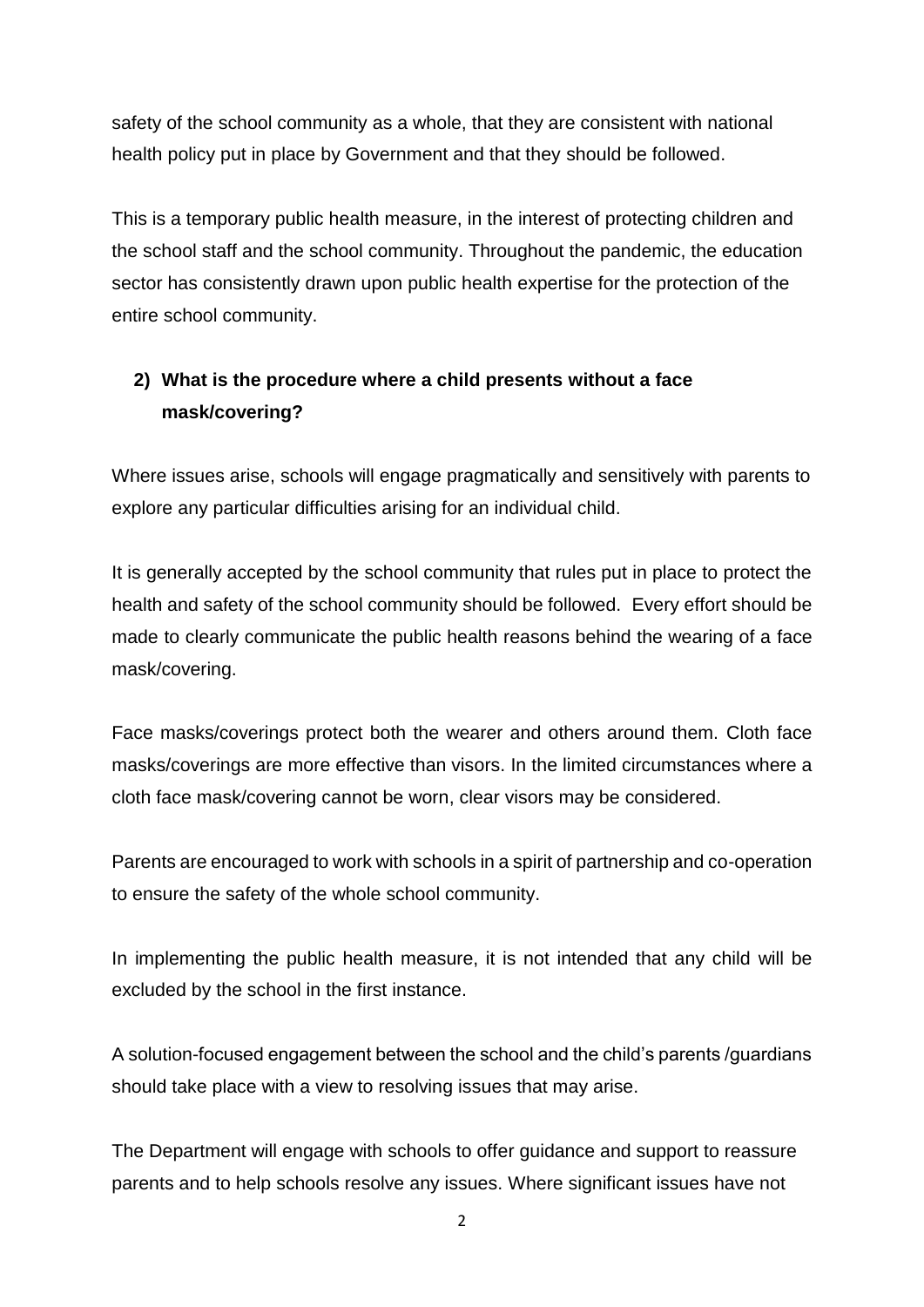been resolved locally, contact should be made with the Department's COVID-19 support by email Covid19 alert@education.gov.ie or telephone 057 9324461 and an Inspector will provide further support.

These measures have been implemented successfully at post-primary since September 2020 and it is envisaged that they will operate successfully with the support of school communities in the primary school setting.

# **3) Do children who may have a difficulty wearing a face mask/covering require a medical certificate?**

The following categories of children are exempt on medical grounds from wearing face masks/coverings; the categories include:

- any pupil with difficulty breathing or other relevant medical conditions
- any pupil who is unable to remove the cloth face mask/covering or visor without assistance
- any pupil who has special needs and who may feel upset or very uncomfortable wearing the cloth face mask/covering or visor, for example pupils with intellectual or developmental disabilities, mental health conditions, sensory concerns or tactile sensitivity.

It should also be noted that where a school is aware, having consulted with the parent/guardian that a child's needs are such that mask-wearing is not **appropriate**, no medical certification is needed.

# **4) Do pupils with a hearing impairment require adjusted arrangements to facilitate lip reading?**

It is important to facilitate pupils who rely on lip reading as a means of communication. For example, visors should be considered where face masks/coverings present an impediment to communication for pupils with a hearing impairment. Schools are asked to use their judgement in such cases.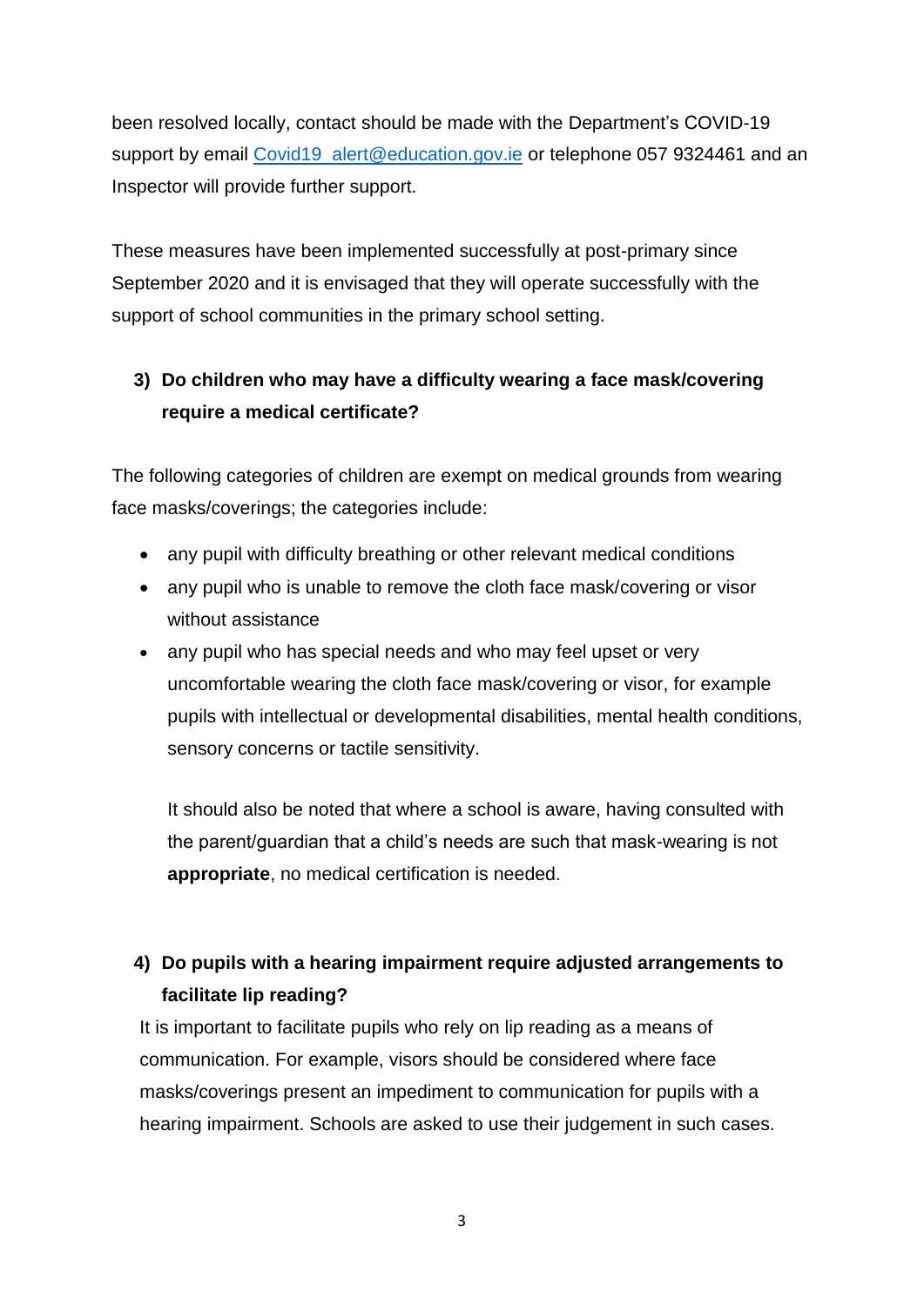### **5) Are all school staff expected to comply with the new measures?**

Yes. The Covid-19 Response Plan issued to schools in August 2021 states that school staff are obliged to keep themselves informed of the updated advice of the public health authorities and comply with same.

#### **Wearing face masks/coverings – good practice guide**

**6) Should pupils have breaks from wearing face masks/coverings?**

It is recognised that wearing a face mask/covering for long durations can be challenging for young children. Schools are advised to arrange regular breaks and facilitate children taking a break outdoors where possible.

**7) Do pupils have to wear face masks/coverings while outdoors?**

No it is not necessary for pupils to wear face masks/coverings outdoors.

**8) Should pupils wear a face mask/covering while sitting at their desks for lunch or taking a drink during class?**

Pupils do not have to wear a face mask/covering while eating their lunch at their desks or taking a drink during class.

# **9) What is the position in instances of mixed classes (3rd class and 2nd class)?**

In instances where classes are mixed, and such a class comprises of pupils in 3<sup>rd</sup> class and 2<sup>nd</sup> class or a lower class, only pupils in 3<sup>rd</sup> class are required to wear face masks/coverings.

#### **10) What is the position for children using school transport?**

The guidance above applies to pupils from 3rd class and higher classes on the school transport scheme also. Children on Special Education Needs (SEN) transport in this age group are not required to wear a face mask/covering but may choose to do so, where it is safe and comfortable.